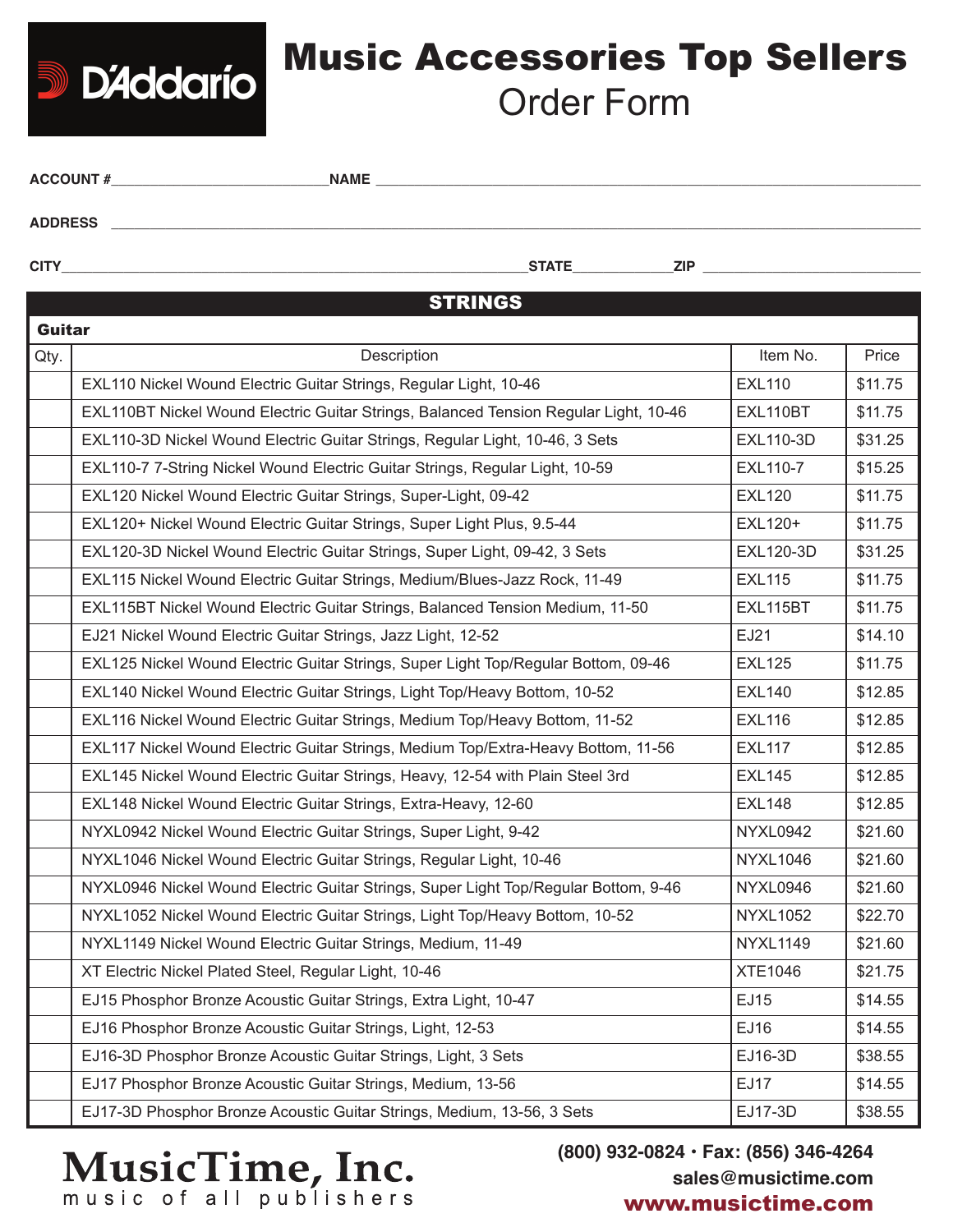## STRINGS (continued)

| <b>Guitar (continued)</b> |                                                                                    |                 |         |  |  |
|---------------------------|------------------------------------------------------------------------------------|-----------------|---------|--|--|
| Qty.                      | Description                                                                        | Item No.        | Price   |  |  |
|                           | EJ26 Phosphor Bronze Acoustic Guitar Strings, Custom Light, 11-52                  | EJ26            | \$14.55 |  |  |
|                           | EJ38 12-String Phosphor Bronze Acoustic Guitar Strings, Light, 10-47               | EJ38            | \$22.90 |  |  |
|                           | EXP16 Coated Phosphor Bronze Acoustic Guitar Strings, Light, 12-53                 | EXP16           | \$29.90 |  |  |
|                           | EXP26 Coated Phosphor Bronze Acoustic Guitar Strings, Custom Light, 11-52          | EXP26           | \$29.90 |  |  |
|                           | XT Acoustic Phosphor Bronze, Light, 12-53                                          | XTAPB1253       | \$28.25 |  |  |
|                           | NB1253 Nickel Bronze Acoustic Guitar Strings, Light, 12-53                         | <b>NB1253</b>   | \$18.50 |  |  |
|                           | EJ10 Bronze Acoustic Guitar Strings, Extra Light, 10-47                            | EJ10            | \$12.05 |  |  |
|                           | EJ11 80/20 Bronze Acoustic Guitar Strings, Light, 12-53                            | EJ11            | \$12.05 |  |  |
|                           | EJ12 80/12 Bronze Acoustic Guitar Strings, Medium, 13-56                           | EJ12            | \$12.05 |  |  |
|                           | EJ13 80/20 Bronze Acoustic Guitar Strings, Custom Light, 11-52                     | EJ13            | \$12.05 |  |  |
|                           | EJ27N Student Nylon Classical Guitar Strings, Normal Tension                       | EJ27N           | \$14.20 |  |  |
|                           | EJ27H Student Nylon Classical Guitar Strings, Hard Tension                         | EJ27H           | \$14.20 |  |  |
|                           | J2704 Student Nylon Classical Guitar Single String, Normal Tension, Fourth String  | J2704           | \$3.70  |  |  |
|                           | EJ45 Pro-Arte Nylon Classical Guitar Strings, Normal Tension                       | EJ45            | \$21.15 |  |  |
|                           | EJ46 Pro-Arte Nylon Classical Guitar Strings, Hard Tension                         | EJ46            | \$21.15 |  |  |
|                           | J4504 Pro-Arte Nylon Classical Guitar Single String, Normal Tension, Fourth String | J4504           | \$5.10  |  |  |
|                           | PL008 Plain Steel Guitar Single String, .008                                       | <b>PL008</b>    | \$1.60  |  |  |
|                           | PL009 Plain Steel Guitar Single String, .009                                       | PL009           | \$1.60  |  |  |
|                           | PL010 Plain Steel Guitar Single String, .010                                       | <b>PL010</b>    | \$1.60  |  |  |
|                           | PL011 Plain Steel Guitar Single String, .011                                       | <b>PL011</b>    | \$1.60  |  |  |
|                           | PL012 Plain Steel Guitar Single String, .012                                       | PL012           | \$1.60  |  |  |
|                           | PL013 Plain Steel Guitar Single String, .013                                       | PL013           | \$1.60  |  |  |
|                           | PL014 Plain Steel Guitar Single String, .014                                       | <b>PL014</b>    | \$1.60  |  |  |
|                           | PL016 Plain Steel Guitar Single String, .016                                       | <b>PL016</b>    | \$1.60  |  |  |
|                           | PL017 Plain Steel Guitar Single String, .017                                       | <b>PL017</b>    | \$1.60  |  |  |
|                           | ECG24 Chromes Flat Wound Electric Guitar Strings, Jazz Light, 11-50                | ECG24           | \$35.70 |  |  |
|                           | EJ40 Silk & Steel Folk Guitar Strings, 11-47                                       | EJ40            | \$22.60 |  |  |
|                           | EXP45 Coated Classical Guitar Strings, Normal Tension                              | EXP45           | \$24.45 |  |  |
|                           | EXP11 Coated Acoustic Guitar Strings, 80/20, Light, 12-53                          | EXP11           | \$27.50 |  |  |
|                           | <b>Bass Guitar</b>                                                                 |                 |         |  |  |
|                           | EXL170 Nickel Wound Bass Guitar Strings, Light, 45-100, Long Scale                 | <b>EXL170</b>   | \$43.15 |  |  |
|                           | EXL170-5 5-String Nickel Wound Bass Guitar Strings, Light, 45-130, Long Scale      | <b>EXL170-5</b> | \$56.25 |  |  |
|                           | EXL165 Nickel Wound Bass Guitar Strings, Custom Light, 45-105, Long Scale          | <b>EXL165</b>   | \$43.15 |  |  |
| <b>Violin</b>             |                                                                                    |                 |         |  |  |
|                           | Prelude Violin String Set, 4/4 Scale, Medium Tension                               | J810 4-4M       | \$37.75 |  |  |
| <b>Mandolin</b>           |                                                                                    |                 |         |  |  |
|                           | EJ74 Mandolin Strings, Phosphor Bronze, Medium, 11-40                              | EJ74            | \$15.25 |  |  |